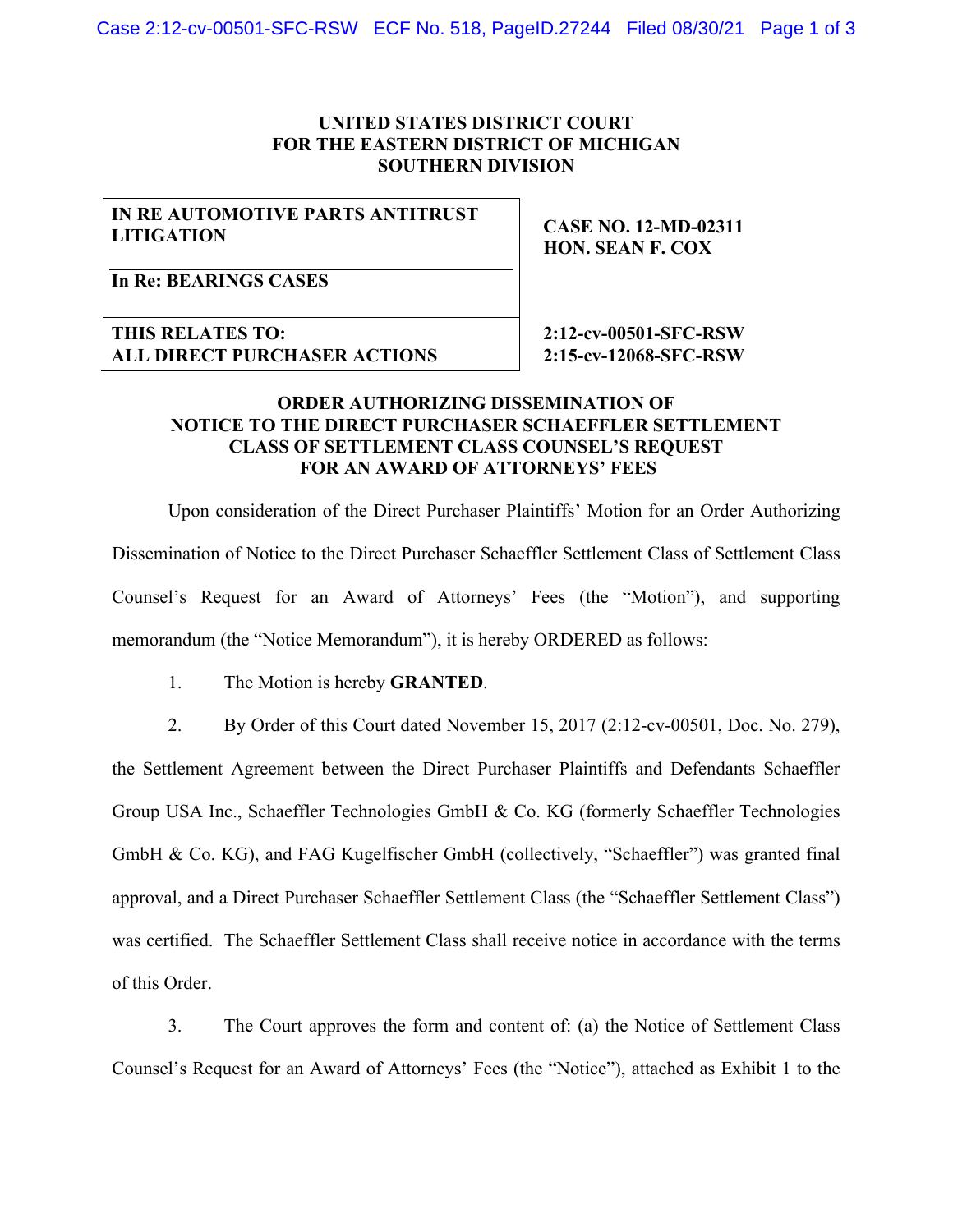Notice Memorandum; and (b) the Summary Notice of Settlement Class Counsel's Request for an Award of Attorneys' Fees (the "Notice") (the "Summary Notice"), attached as Exhibit 2 to the Notice Memorandum.

4. The Court finds that the mailing and publication of the Notice and Summary Notice in the manner set forth herein constitutes the best notice practicable under the circumstances and is valid, due and sufficient notice to all persons entitled thereto and complies fully with the requirements of Federal Rule of Civil Procedure 23 and the due process requirements of the Constitution of the United States.

5. On or before September 13, 2021, the Notice, in substantially the same form as Exhibit 1 to the Notice Memorandum, shall be mailed by first class mail, postage prepaid, to all members of the Schaeffler Settlement Class identified by Defendants that were previously mailed notice of the Schaeffler settlement, except the entities that requested exclusion from the Schaeffler Settlement Class. In addition, a copy of the Notice shall be posted on the Internet at www.AutoPartsAntitrustLitigation.com/Bearings, the website for this litigation.

6. On or before September 20, 2021, Settlement Class Counsel shall cause the Summary Notice, in substantially the same form as Exhibit 2 to the Notice Memorandum, to be published in one edition of *Automotive News*.

7. On or before October 1, 2021, Settlement Class Counsel shall file with the Court their motion for an award of attorneys' fees.

8. Any objection by any member of the Schaeffler Settlement Class to Settlement Class Counsel's motion for an award of attorneys' fees must be in writing, must be filed with the Clerk of Court and postmarked no later than October 18, 2021, and must otherwise comply with the requirements set forth in the Notice.

2